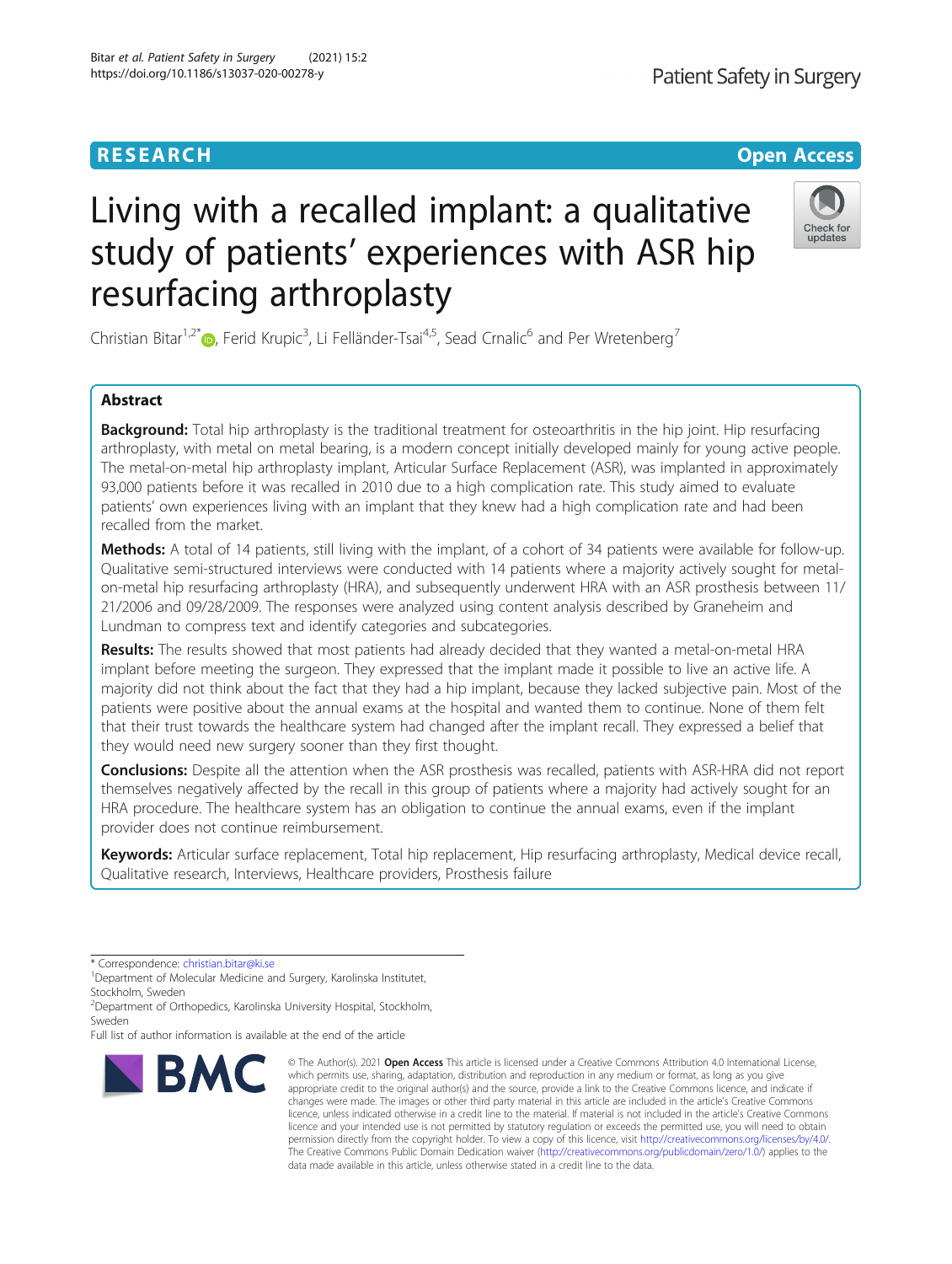# Background

Medical devices and implants are continuously developed and improved. However, patients receiving them are often unaware of the background and track record of the implants. When an implant has a high failure rate, it will sooner or later be recalled. After a recall, each patient will want to know how it will affect them medically  $[1]$  $[1]$ .

The present study focuses on a recalled metal-onmetal hip arthroplasty implant, Articular Surface Replacement (ASR) by DePuy/Johnson&Johnson (Leeds, United Kingdom). The implant was developed in two options, hip resurfacing arthroplasty (HRA) and total hip arthroplasty (THA). From the introduction of the ASR hip system in July 2003 to its recall in August 2010, approximately 93,000 patients received this implant worldwide, including both HRA and THA [\[2](#page-8-0)]. Since 1996, more than 1,000,000 different metal-on-metal hip implants have been implanted worldwide [[3\]](#page-8-0).

After a few years with the ASR implant, there were alarming signs of complications from patients and joint registries. Among others, the UK joint registry showed high complication rates, and the implant was recalled in August 2010 [[4](#page-8-0)–[7](#page-8-0)].

The increased numbers of revisions of metal-on-metal HRAs and THAs are mainly due to 3 complications: mechanical (femoral neck fractures, implant loosening or luxation/subluxation), adverse local tissue reactions (ALTRs) (i.e., pseudotumors) and an elevated concentration of metal ions, such as cobalt (Co) and chromium (Cr), in the blood  $[8-11]$  $[8-11]$  $[8-11]$  $[8-11]$  $[8-11]$ . ASR failure has its origins, among others, in the acetabular component design (subhemispheric and shallow) with reduced acetabular cover, which increases the risk for edge wear [\[12](#page-8-0)–[15\]](#page-8-0).

In Sweden, 2143 patients received different metal-onmetal hip implants between 2000 and 2018 [[16](#page-8-0)]. Birmingham hip resurfacing (BHR, Smith and Nephew, Warwick, United Kingdom), ASR and Durom (Zimmer, Winterthur, Switzerland) comprised 95.4% of all these implants [\[17](#page-8-0)]. A total of 396 persons received the ASR hip resurfacing arthroplasty and 169 persons received the ASR total hip arthroplasty. Most of the 396 patients in Sweden who received the ASR prosthesis are still living with it, with an 88% survival rate at 11 years  $[18]$  $[18]$ . Most patients received their prosthesis after a long struggle with osteoarthritis, only to learn later that the prosthesis was not as good as they thought it would be. In addition, they had to experience the adverse publicity connected to the withdrawal of the implant. These patients are regularly tested and checked via blood sampling and radiological examinations according to the national program for information and follow-up, which follows the international program recommendations [[3,](#page-8-0) [11](#page-8-0), [19](#page-8-0)].

Although the factors behind ASR failure are well -described, little is known about patients' own experiences of having a recalled HRA implant. Therefore, it is interesting to explore the experiences of those who still live with their ASR prosthesis. The only qualitative study on a recalled implant in the literature was the study about the Poly Implant Prothése scandal, where a breast implant with a high complication rate was recalled. In the study [[20\]](#page-8-0), the author interviewed 12 patients and found that doctors and patients had different ideas on the gravity of a medical incident. This was evident in the difference between how doctors assessed the risk (low risk) of keeping the implant in relation to how the affected patients did. The author also found, that after a health scandal, the patients redefine their relationship with the healthcare system, which often led to distrust. Qualitative studies have been performed on patients' experiences with THA, for example, experiences before and after THA [\[21](#page-8-0)], the experiences with preoperative information provided to patients [\[22](#page-8-0)] and experiences in fasttrack hip and knee arthroplasty [[23\]](#page-8-0). However, no qualitative study about patients' experiences on a recalled hip implant has been performed earlier, and none on the ASR hip resurfacing arthroplasty implant.

The present study aimed to evaluate the patients' experiences on receiving and living with an ASR prosthesis that they know has been recalled.

# **Methods**

#### Study design

The study was designed as a qualitative study using data from interviews with patients who underwent HRA with the ASR prosthesis at Karolinska University Hospital in Solna, Sweden, between 11/21/2006 and 09/28/2009. The data were collected through individual semistructured interviews with 14 patients.

# Patients

In total, 34 patients received the ASR implant at Karolinska University Hospital, 4 females and 30 males. A majority (9 patients) of the 14 interviewed patients had actively sought for HRA replacement procedure. Three of them had the implant bilaterally. As of June 2015, 3 patients underwent revision surgery.

We studied patients who underwent unilateral HRA with ASR prosthesis and had no need for revision surgery. Thus, 3 patients who underwent revision surgery prior to the study, and 3 patients who had bilateral implants were excluded from the study.

A research nurse at the Karolinska University Hospital, was instructed to choose patients from a list of 28 patients who underwent surgery at Karolinska University Hospital, according to the criteria above. All patients who were contacted agreed to participate.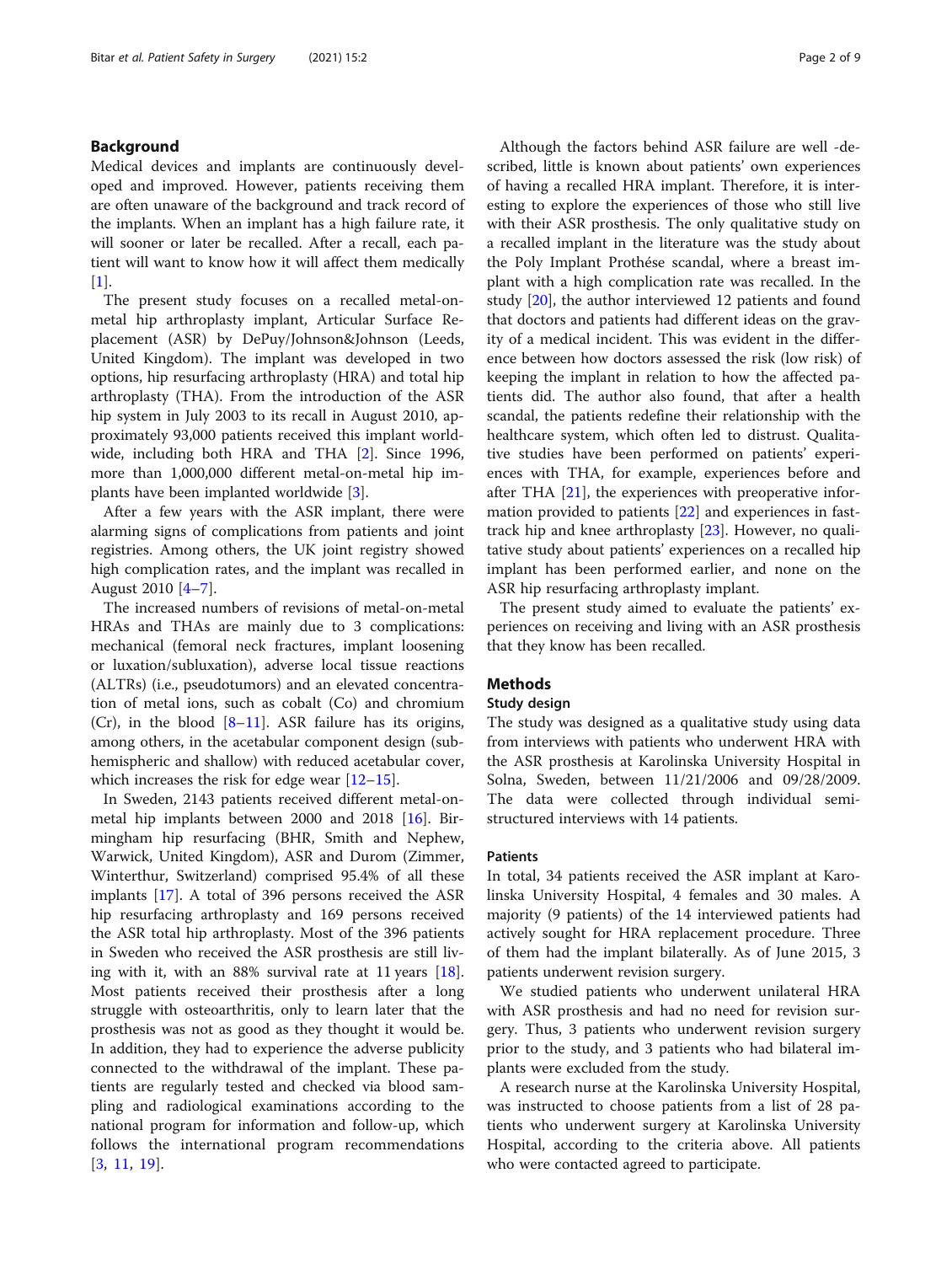The patients were 11 men and 3 women aged 44–83 (mean 62.1) years. The men were aged 44–83 (mean 61.5) years, and the women were aged 60–72 (mean 64.7) years. The patients lived in Stockholm County, and they came from 10 different municipalities of a total of 26 in the county. The patients had different socioeconomic status and geographical domicile. The demographic and clinical characteristics of the patients are shown in Table 1.

# Procedure

Data were collected through individual interviews by the first author (CB) using open-ended questions following an interview guide described by Kvale and Torhell [\[24](#page-8-0)]. All authors were involved in developing the interview guide. The interviews were conducted from February 2015 to June 2015 at the Karolinska University Hospital in Solna and Huddinge, and in one case, the interview was held at the patient's home. The patients were asked to visit the hospital solely to participate in the interview and not as a part of a clinical appointment. There were no economical compensations for participation.

The first author of the study conducted the interviews and was trained in qualitative interviewing by the second author. The second author has much experience and expertise in qualitative research. The first author is an orthopaedic surgeon but had no part in the patient's treatment or clinical care, thus minimizing bias and precluding a negative effect on how the patients responded during the interviews.

| <b>Table 1</b> Characteristics of the study population ( $n = 14$ ) |  |
|---------------------------------------------------------------------|--|
|---------------------------------------------------------------------|--|

| <b>Variables</b>         | No. of patients |
|--------------------------|-----------------|
| Gender                   |                 |
| Male                     | 11              |
| Female                   | 3               |
| <b>Educational level</b> |                 |
| Elementary school        | $\overline{2}$  |
| High school              | 5               |
| University               | 7               |
| Mean age (years)         | 44-83 (62.1)    |
| Age (years)              |                 |
| $40 - 49$                | 2               |
| $50 - 59$                | 3               |
| $60 - 69$                | 6               |
| $70 - 79$                | $\mathfrak{D}$  |
| $80 - 89$                | $\mathbf{1}$    |
| Occupation               |                 |
| Employed                 | 11              |
| Unemployed               | 0               |
| Retired                  | 3               |

The first author initiated the interview by presenting himself professionally and informing the patients about the ASR research project. The patients were given information about the interview process, study layout and protection of confidentiality.

The patients were asked to speak freely and as comprehensively as possible. A general request opened the interview: "Tell me about yourself".

They were asked questions about the key topics for this study, such as the following:

"Can you please tell me about your hip implant? What do you know about your implant? How does it feel to live with a high-risk implant? Have you been offered exams at the hospital? What are your thoughts about the future?" (Additional file [1](#page-7-0)).

The patients were asked to reflect on their experiences. The interviewer only interrupted for questions or to follow-up on information given. The patients were, for example, asked to clarify their thoughts. In some cases, they were asked probing questions to bring them back on topic. The interviewer often repeated their answer as a way of clarification and to give them more space for more exhaustive information.

The plan for this study was primarily to interview 10– 20 patients. When no new information emerged during the interviews (after 12 patients were interviewed), saturation was met. We decided to stop including more patients, and we ended the interviews after the two that had already been planned.

All interviews were carried out in Swedish. The duration of the interviews was between 35 and 70 min, and the interviews were taped on both a digital and an analogue tape recorder. The data were transcribed verbatim.

# Data analysis

The material was analyzed using qualitative content analysis (QCA) according to Graneheim and Lundman [\[25](#page-8-0)]. QCA provides tools to analyze large amounts of data; find differences and similarities in the data; and compress text and identify units, themes, codes, categories and subcategories. With QCA, we were able to interpret the text, and the method gave us good knowledge of the manifest content and, to some degree, of the latent content [[26\]](#page-8-0).

The interviews were recorded and transcribed verbatim by a writing bureau. All the transcriptions were read by all study authors to get a complete picture of the patients' experiences. In the next step, the texts were read separately, and meaningful units were found that were composed of related text that addressed a specific topic. The meaning units were condensed with a description close to the original text. The condensed meaningful units were labelled with a code. The codes were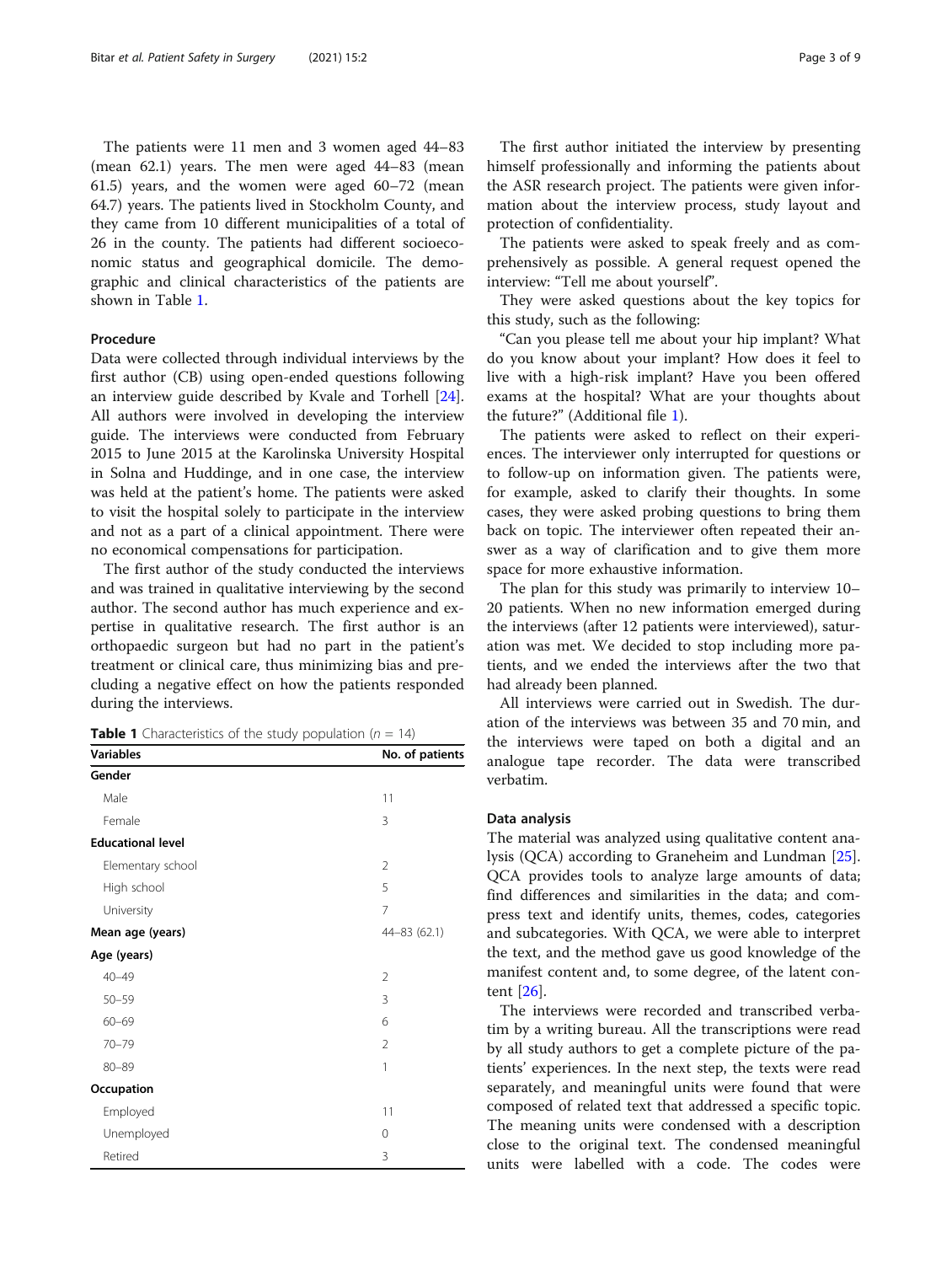thereafter analyzed for differences and similarities, and similar codes were grouped together, which created subcategories. Finally, the subcategories were grouped together next to similar topics, whereby a conclusion about main categories was reached.

All authors were involved in the data analysis and coding of the data.

The results of the analysis were used, compared and completed by the first author (CB) of the study.

# Ethics approval

The study was approved by the Regional Committee for Ethics at Karolinska Institutet – Dnr: 2014/1067–31/3. After receiving oral and written information about the study, all patients signed a written consent form.

#### Results

The analysis of the data resulted in three main categories and nine subcategories, according to how the patients experienced their situation of having an implant with a high complication rate. The categories were: receiving a new hip joint, recall of the ASR prosthesis and having a recalled prosthesis. The categories and subcategories are presented in Table 2 and are clarified by quotations from the interview texts.

#### Receiving a new hip joint

In the first main category, most of the patients described that they sought out a center that conducted hip resurfacing, due to the fact they did not want to be physically inhibited by a hip implant. The patients even described how they got their information about the implant and how much information about the implant choice they got from the surgeon. They even painted a picture of happiness with their implant and the fact that their hip pain was gone, even though some of them had some residual pain. The majority of the informants in the present study emphasized that they could return to an

|          |  | <b>Table 2</b> Categories and subcategories derived from the data |  |  |
|----------|--|-------------------------------------------------------------------|--|--|
| analysis |  |                                                                   |  |  |

| Subcategory                      |  |  |  |
|----------------------------------|--|--|--|
| Meeting the surgeon              |  |  |  |
| The prosthesis affected life     |  |  |  |
| Information about the recall     |  |  |  |
| Experience of the recall         |  |  |  |
| Knowledge of the prosthesis      |  |  |  |
| Annual exams                     |  |  |  |
| Still living with the prosthesis |  |  |  |
| Affected trust in healthcare     |  |  |  |
| Expectations/concerns            |  |  |  |
|                                  |  |  |  |

#### Meeting the surgeon

Almost all patients in the present study commonly described that they had largely decided that they wanted an HRA implant, even before they met the surgeon. Patients described that, even before the meeting with the surgeon, they did research regarding which hospitals conducted this type of surgery, they had been reading on the internet about the implant and they discussed it with others who had the same surgery.

"I got good information, and then looked for it on the internet as well".

"I read about the implant, I knew the method".

"It was what I wanted, it was my choice".

The fact that the patients wanted to continue being active played a great role during the meeting with the surgeon. Accordingly, some patients were affected when the surgeon told them they were young and would benefit more from this kind of implant, and they would not be able to continue their sports activities with a traditional THR.

" … the risk that it would dislocate was smaller and because I wanted to continue to be able to ski, swim, bike and walk on the islands and all the other stuff, I began searching for who could do it".

According to the patients' experiences, the information regarding the implant from the surgeons varied. Some of the informants had received information about both options, the traditional THA and HRA alternative, from the surgeon. Some of the remaining patients only received information about HRA. The choice of implant was, according to some of patients, the surgeon's decision, and in a few cases, it was a mutual decision.

"He said that the most common prosthesis is the traditional. But more recently, we have begun to use this new one to a greater extent, and it has worked well. From everything I had read online, many people were positive about it, so there was no more doubt".

# The prosthesis affected life

A majority of the patients expressed their happiness that their hip pain was gone after surgery. They felt that the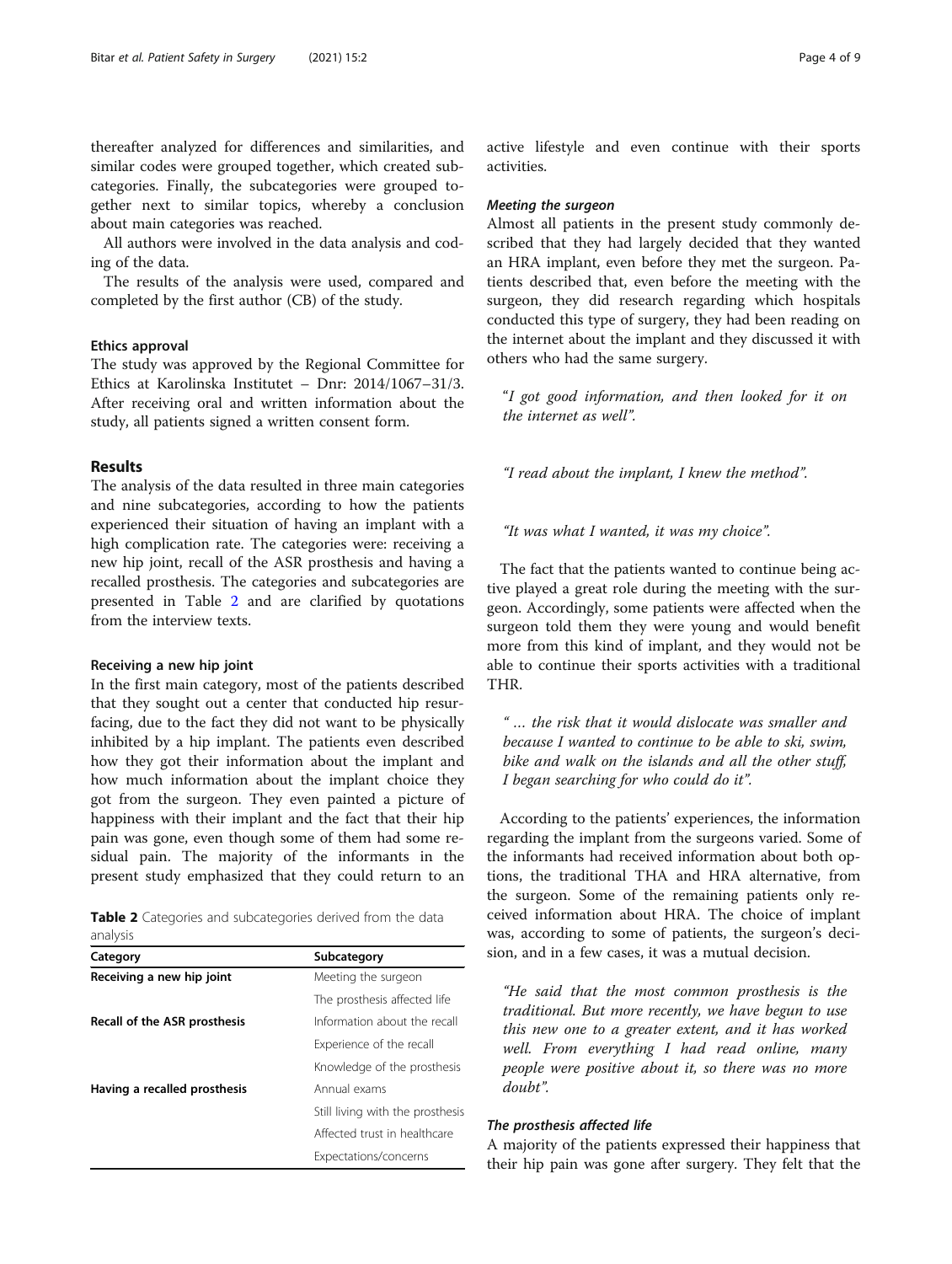implant gave them an opportunity to live an active life. In all happiness, they described that their activities included yoga, working out at the gym, swimming, playing ice hockey, skiing, ice skating, cross country skiing, playing tennis, playing squash, running, sailing, walking, biking and gardening.

"I am very physically active. I have also been able to get back to tennis. I play tennis, I jog, I ski and I bike. Half a year after the surgery, I actually completed Vasaloppet".

However, some of them were not able to run for exercise anymore, and some did not dare to do activities involving a risk of falling. Some of the patients described that they had some problems with their new hip. Pain in some angles, the implant making sounds in some angles, cramping in the leg occasionally and pain in the hip in some angles, were some of the symptoms and difficulties the patients observed after the surgery.

"I can feel it sometimes as a kind of cramp now and then, especially when it is cold, but otherwise it is no worries at all. It is impossible to compare with when I had the bad hip, when I had incredible pain and was very limited. So, it's like night and day".

# Recall of the ASR prosthesis

In this second main category, the patients stated that they got their information about the recall mainly from two sources, by letter and from their healthcare provider. At first, the patients were worried about the recall, but with time, most of them were reassured by the information they received and by their own research. The interview indicated that patients' knowledge about why the implant was recalled was poor and focused mainly on a few complications. The greatest knowledge was about the elevated concentration of metal ions in the blood.

# Information about the recall

The patients reported that they learned about the recall for the first time from a variety of sources. One of the most common ways was by a letter from Crawford & Company, which was an insurance and claims settler who was retained by Johnson & Johnson to handle the hip recall lawsuits and related injury claims. The other most common way was in a letter with an appointment for the surgeon and from the healthcare provider. The informants also expressed that, in some cases, it was through a phone call from a nurse at the hospital, and in other cases, it was directly from the surgeon. One patient heard about it from the media.

Some of the patients felt that it would have been better to get information from the hospital first, while others thought that it did not matter from where they first received the information. Those who preferred that the hospital should have provided the first contact meant that they would have received reassuring information at the same time and would not had to worry until they got all the information.

" … they should have summoned all patients who had undergone surgery with this method, and inform them about it, for example what was the impact of it all and how to decide whether one should do revision surgery or not".

"Yes, it would have been better to get it from the orthopaedic surgeon first of course, but I'm not so sensitive in that way".

# Experience of the recall

Most patients initially felt worried when they first got the news of the recall. They were worried that they would have to undergo another operation, they would not get to keep their implant and they would become ill because of the implant.

Later, when they received more information from the hospital, they were reassured. Among other things, they were reassured by the fact that, if they needed to undergo revision surgery, it would be easier to change the implant to a traditional one compared with having a THR from the beginning. However, some patients were shocked about the risk of pseudotumors and fractures. One male patient felt reassured by the information that mainly women were affected.

"But as I said, if it goes wrong, we have a second chance, in the way that we can remove this one, not us but someone can do it, and put in a traditional one".

" … as long as it feels good, I think it is okay. When it does not feel good anymore, then maybe one should worry".

The majority of the patients concluded that the recall did not concern them since they had no symptoms from their hip.

Three patients never felt worried and did not care at all about the recall. In a few cases, the patients were sad about it, because they were happy with their implant. Patients claimed wanting a similar implant if the other hip caused problems in the future.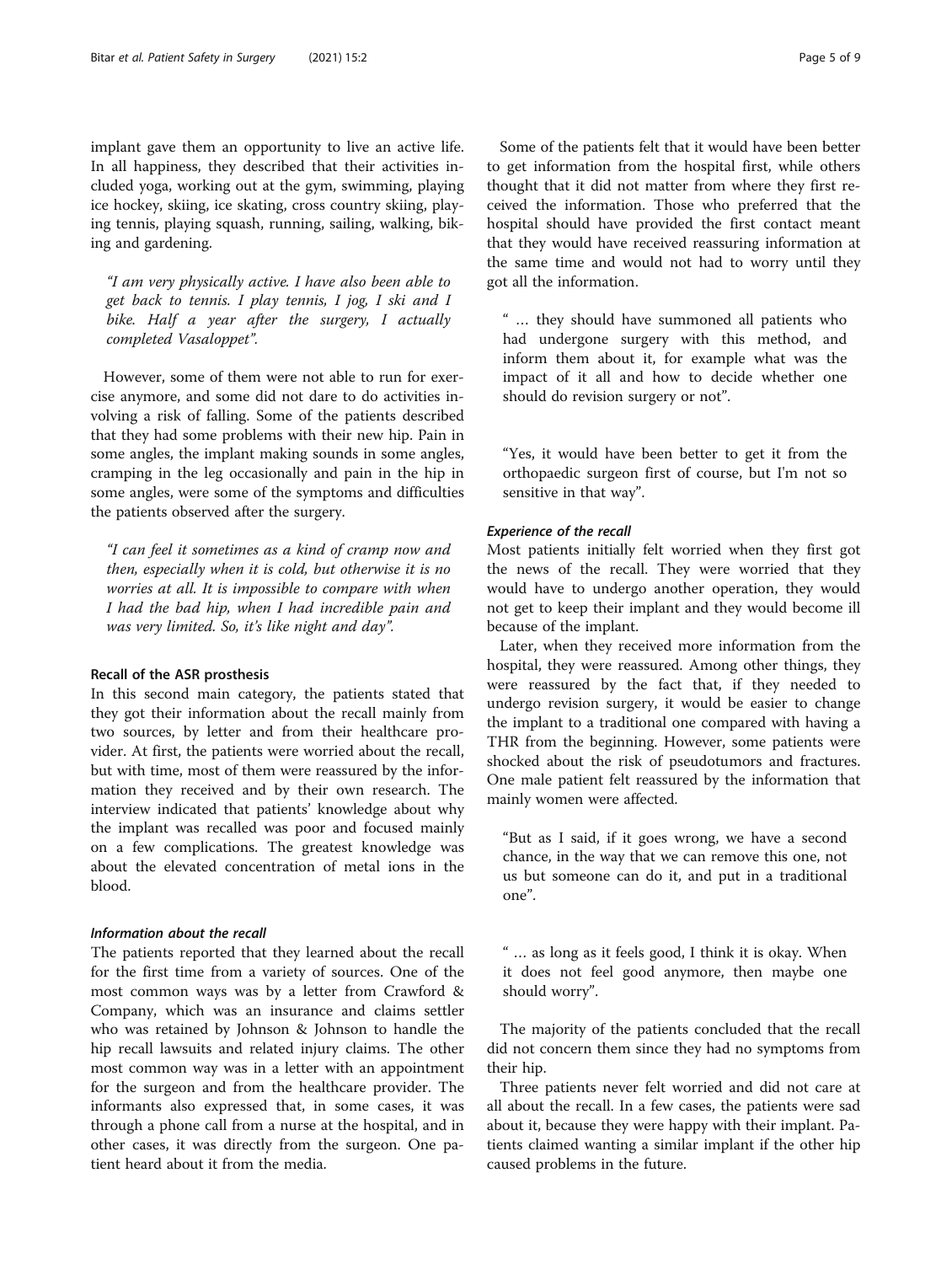"If I need to do a revision surgery and if there is a similar prosthesis with the same principle, then I would like to have one of those".

"Yes, but I felt really privileged, as it is clear that one feels cheated afterwards when you learn that the method was not good".

# Knowledge of the prosthesis

The patients in the present study had incomplete knowledge of the complications with the ASR prosthesis and which reasons led to the recall. Although most of the patients had some information about the implant, the experiences of the informants were that they had a low level of knowledge about the implant's complications.

"I knew nothing about it, and I still don't know what's wrong today".

Barely half of the patients talked about the risk of elevated metal ions in the blood, even though they are tested annually via blood samples for Co and Cr. Some of the patients knew about the risk of implant loosening and the risk of fracture. However, many of these patients said that they did not know anything about the risks and reasons for the recall of the product.

"It releases metal in too high an extent and it has become loose in too large a number in order for one to be satisfied with it".

### Having a recalled prosthesis

In this third main category, the patients explained that they were happy with the annual exams. It gave them comfort, and they hoped that the annual checks would continue in the future. The patients were not bothered by the fact that they had an implant with high complication risks, but some of them said they were a slightly more cautious so as not to trip and break their hip. Many of the patients hoped they would be able to live with the implant for a long time without any complications or pain. They were satisfied with their healthcare, and they felt cared for, seen and not forgotten by the hospital.

# Annual exams

Most interview patients were happy with their annual exams, at least with the blood samples for testing Co and Cr concentrations. They felt that it gave them a sense of security. Initially, when the testing began, they were worried until they got the results back from the laboratory. However, after a couple of times, they felt cared for by the annual visits to the hospital. Many of them expressed that they were very happy with the

nurse who handled the contact and administration during the exams and that it meant a lot.

"I was sad and worried, but then I was told that one could come for an appointment annually that they would check it all and it felt good".

All patients in the present study wanted the annual exams to continue. They explained their views in different ways, mainly their opinion was that the healthcare system implanted it, so they should take care of the consequences. An interesting thought expressed from one of the patients was "the longer you have the prosthesis, the more worn out it would be, and therefore, the exams should continue".

"I would probably have wanted the testing to be at least 10 years after surgery, but now maybe it will be eight … I do not know if there is a greater risk that there will be problems with this the older it gets, and one does not know much about that as it is not so old technology".

"Yes, I would hope that KS (Karolinska University Hospital, Solna) continues this sampling or, I will in any case, require that they do so".

#### Still living with the prosthesis

The majority of the patients in this study were currently not bothered by the recall of the implant. According to the patients' experiences, the fact that they do not have any pain or problems with the implant makes them not concerned about the high complication rate of the implant. It seemed that they were happy with the past years where they could keep the implant, which made it possible to live an active life. Some of them were afraid that something would happen with the hip, such as if they were to fall. Others stated that they would replace the implant only if new evidence indicated that it was very dangerous to have the ASR implanted.

"Yes, I thought it worked well, and I could keep up much of my old activities. Then, when I was told that I would receive support from here, and if it looked bad, it would be operated on immediately, I felt right confident with it".

" … during these years now, it has functioned so well, that I have received value from it".

Their opinion was mirrored by what one of the patients who said, "Why should I think about it when it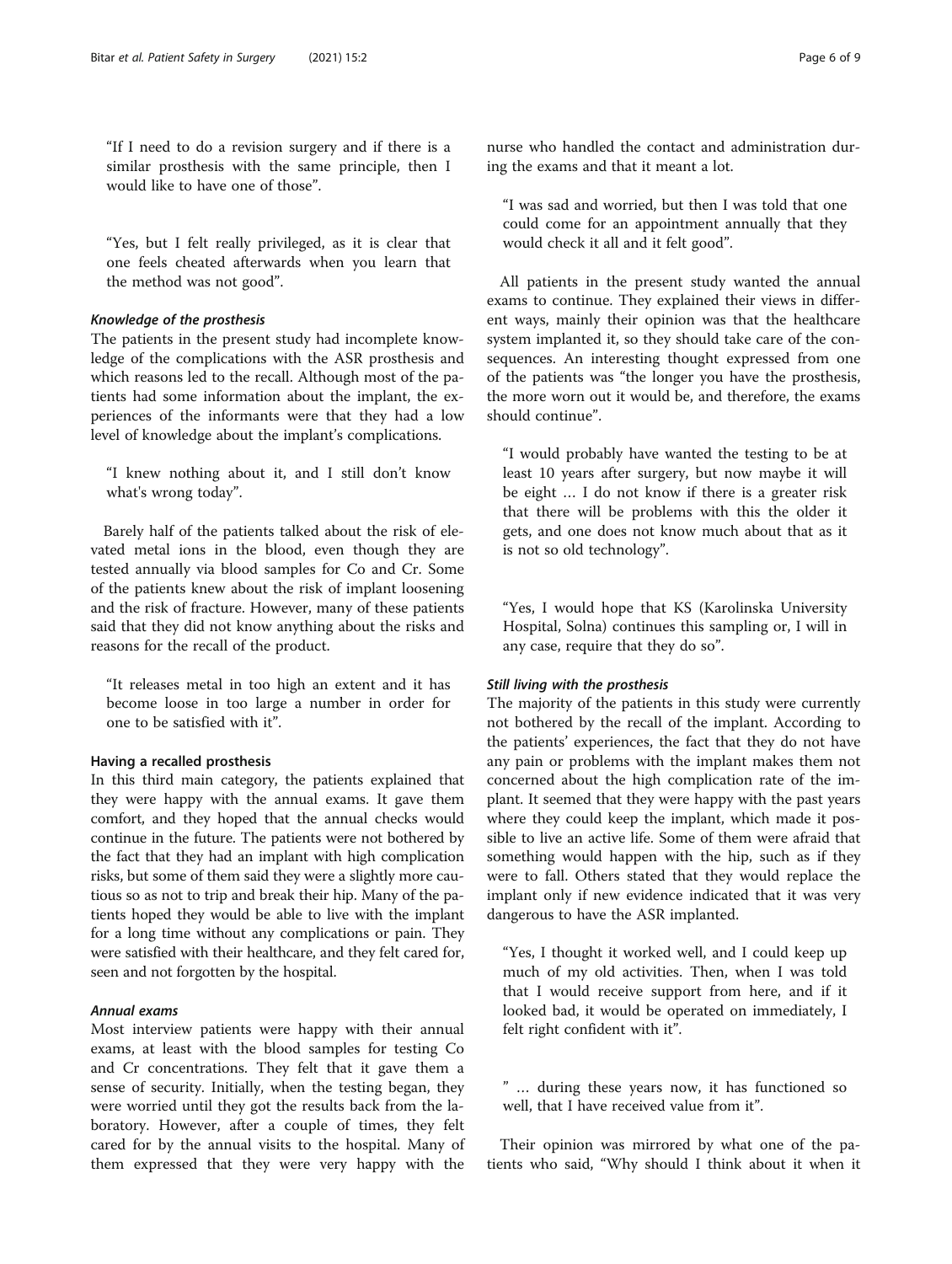works for me?" Some of the patients also said that they think about their hip only when it beeps at the security check at an airport.

# Affected trust in healthcare

All patients stated that their confidence in the healthcare system was not affected by the fact that they got a prosthesis that was later recalled due to a high complication rate. They were satisfied with the support they got from the hospital, which was open and straightforward with them. They also felt that they all got information that was available after the recall.

" … from the healthcare and the orthopaedic surgeon, both the outpatient clinic and the ward, they have been very open and straightforward".

#### Expectations/concerns

Most patients thought that they probably would need to have the implant changed in a shorter timeframe than was first intended. However, many of them still hope that they are the lucky ones and that the implant will function well for the rest of their lifetime. Some of them hoped that it would last at least another 10–15 years.

"There is a good risk that one will need to do something during a lifetime … that day, that grief".

Some patients understood that they would get a THR when they needed to change the implant, but others still hope there is a similar implant with better survival that they can have implanted instead. Most of the patients state that they do not think about the future of the implant and are not worried.

"It is now in the sixth year, if I would have to do the right hip, then I definitely want to have a similar implant. Even if it now would only last, say, five years I would like to have it anyway, because I'm not as limited".

# **Discussion**

The present study aimed to obtain a greater understanding of the patients' own experiences of living with a recalled ASR implant. We wanted to understand, interpret, describe, and explain these patients' experiences; therefore, the use of a qualitative descriptive approach was appropriate. For the analysis, QCA was an appropriate choice. With QCA, one is able to seek understanding and study the wholeness and be able to categorize and classify large amounts of text [[26\]](#page-8-0).

We found that patients were not negatively affected by the knowledge of having an implant with a high complication rate, as long as they did not have any problems.

We also found that none of the patients felt that their trust towards the healthcare system had decreased after the withdrawal of the implant. We believe that the national program for information and follow-up for patients with ASR might be a reason for this outcome, and this finding highlights the importance of information. We believe that the results from this study could be useful for similar research and healthcare professionals, as we found that, if patients are taken care of in a professional manner after failures, their trust towards healthcare remains.

To our knowledge, there was no qualitative study previously done in this area, and we feel it is very important to obtain insight into the patients' experiences with a recalled implant. In opposite to the study about the Poly Implant Prothése scandal by Greco [\[20](#page-8-0)], our study shows no distrust in the healthcare system. We could also not find any mismatch between the patients and doctors with regard to assessing the risk of keeping the implant in, contrary to what Greco et al. showed in their study.

Many of our patients read on the internet about, in their opinion, the positive attributes of metal-on-metal bearings, such as that they could continue being physically active. This benefit was, and to some extent still is, the general opinion and one of the motives for using metal-on-metal bearings [[27](#page-8-0)–[29](#page-8-0)]. This was one of the reasons our patients wanted this particular implant. However, only half of the patients received information regarding other THA options and not only about HRA. Although patients sought out the clinic specifically for the reason they wanted an HRA, the patients should have been given information about other options. According to other studies, patients express concern about inadequate preoperative information and point to the importance of it [[22](#page-8-0), [23\]](#page-8-0). Bautista et al. [[30\]](#page-8-0) indicated that the chosen implant for surgery should be followed up for at least 10 years or should have a minimum of 90% survival. These criteria were not met before the introduction of the ASR prosthesis, and the patients should have been informed of that fact.

The patients in the present study received the first information about the implant recall from different sources. Some and some of the patients were dissatisfied with the fact they did not get it from the hospital first, while others did not care who they heard it from first. Most patients were worried when they got the news but felt reassured when they met the surgeon and got information about the national follow-up program. Hence, if a company is affected by an implant recall, they should collaborate with the healthcare provider and give them a timeframe for informing patients before sending information to the patients  $[31]$  $[31]$ . Interestingly, in the UK, some of the patients did not get the recall notice at all [[28\]](#page-8-0).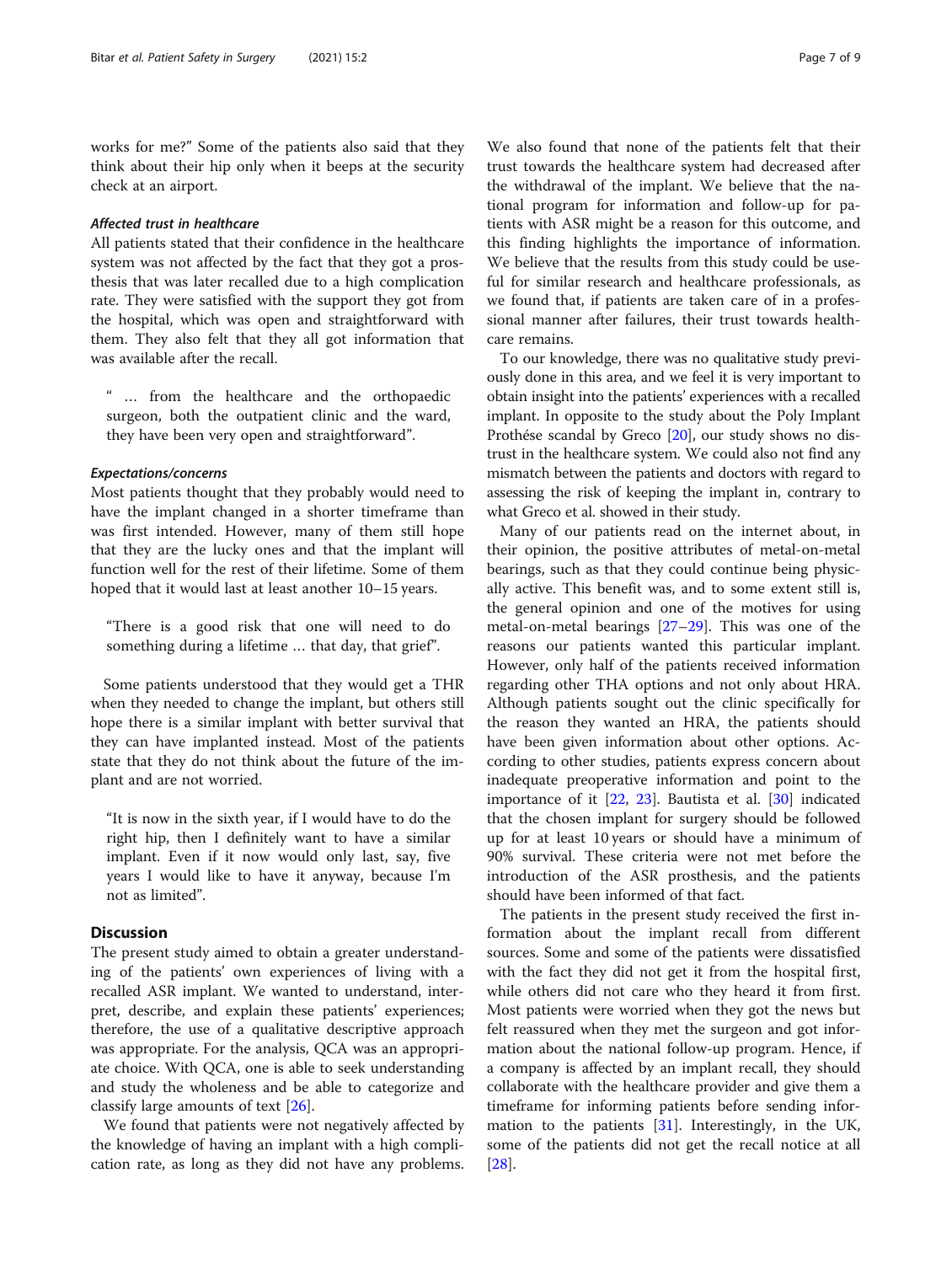<span id="page-7-0"></span>Annual exams are very important for the patients. The follow-up gives patients a sense of security and shows that the healthcare system takes responsibility when something goes wrong. Indeed, the fact that the hospital was open and straightforward regarding the recall may be one of the reasons the healthcare system did not lose the patients' trust in the present study. This finding is in line with findings from Banarjee and Mont [\[31\]](#page-8-0), who noted that it is the implant company's duty to inform the surgeons, but it is the surgeon's duty to inform the patients and to arrange follow-up.

In Sweden, the implant company would reimburse the costs for metal ion testing until August 2017 and for revision surgery for up to 10 years after implantation. Thereafter, further blood sampling and annual exams would be conducted according to the decision made by each hospital. Our study showed that most patients were positive about the annual exams and wanted them to continue. We recommend that patients should be part of the decision process regarding continuation of the tests.

None of the patients in our study population had full knowledge of the possible complications of their implant. Knowledge was gathered about elevated ion levels, implant loosening and fractures. Abu Al-Rub et al. [[32](#page-8-0)] showed that the knowledge patients have about their implants is low. They also showed that because patients do not know which implant they have, they are affected by the information in the media about metal-on-metal implants, even though they have a standard THA. We agree with Abu Al-Rub et al., who suggested that patients should get a card with information about their implant [[32](#page-8-0)].

#### Study limitations

One limitation is that the study was conducted only with patients who underwent HRA with ASR in Sweden, and therefore, it might be difficult to extrapolate the findings to a broader context. Since the majority of the patients had actively sought for an HRA procedure the results may not be generalizable to a general patient population. Another limitation is that the patients who received a THA (ASR XL) implant were not included in the study. Furthermore, the interviews took place several years after the recall, and patients may have forgotten the information they initially received [\[33\]](#page-8-0).

# Conclusions

The results of this qualitative study show that despite all the attention when the ASR prosthesis was recalled, patients who did not need revision surgery did not seem to be adversely affected by the incident in this group of patients where the majority had actively sought for an HRA procedure.

The patients felt cared for with annual exams. For most patients, the exams were important and gave them a sense of security; the patients wanted them to continue. Healthcare providers should therefore give patients the option to continue with the annual exams.

#### Supplementary Information

The online version contains supplementary material available at [https://doi.](https://doi.org/10.1186/s13037-020-00278-y) [org/10.1186/s13037-020-00278-y](https://doi.org/10.1186/s13037-020-00278-y).

Additional file 1.

#### Abbreviations

ASR: Articular Surface Replacement; HRA: Hip Resurfacing Arthroplasty; THA: Total Hip Arthroplasty; Co: Cobalt; Cr : Chromium; QCA: Qualitative Content Analysis; MoM: Metal-on-Metal

#### Acknowledgements

We would like to express our thanks and gratefulness to the patients who gave their valuable time, so we could get the material for this study.

#### Authors' contributions

CB and PW were involved in the conception and design of the work. CB conducted all interviews except the first two, where FK was the main interviewer with CB present. All authors were involved in the interpretation and analysis of data. CB drafted the article and all authors revised it critically for important intellectual content. All authors gave final approval of the version to be published.

#### Funding

This research received no funding. Open Access funding provided by Karolinska Institute.

#### Availability of data and materials

No additional data are available due to the importance of confidentiality.

#### Ethics approval and consent to participate

The study was approved by the Regional Committee for Ethics at Karolinska Institutet – Dnr: 2014/1067–31/3.

All patients were verbally informed of the design and nature of the study and that their identities would be protected. They gave permission to record the interview, and later, the audio recordings were locked in a safe. The patients received written information in which it was made clear that their participation was voluntary and that they could withdraw from the study without any repercussions to their clinical follow-ups. The patients were asked to sign a written consent form.

#### Consent for publication

Not applicable.

#### Competing interests

The authors declare that they have no competing interests. None of the authors have any financial or other potential conflict of interest related to the company (DePuy/Johnson&Johnson) or to competing manufacturers of orthopaedic implant.

#### Author details

<sup>1</sup>Department of Molecular Medicine and Surgery, Karolinska Institutet, Stockholm, Sweden. <sup>2</sup>Department of Orthopedics, Karolinska University Hospital, Stockholm, Sweden. <sup>3</sup>Department of Orthopaedics, Institute of Clinical Sciences, Sahlgrenska Academy, University of Gothenburg, Gothenburg, Sweden. <sup>4</sup> Division of Orthopedics and Biothechnology, Department of Clinical Science, Intervention and Technology, Karolinska Institutet, Stockholm, Sweden. <sup>5</sup>Department of Orthopedics, Karolinska University Hospital, Stockholm, Sweden. <sup>6</sup>Department of Surgical and Perioperative Sciences (Orthopaedics), Umeå University, Umeå, Sweden. <sup>7</sup> Department of Orthopaedics, School of Medical Sciences, Örebro University and Örebro University Hospital, Örebro, Sweden.